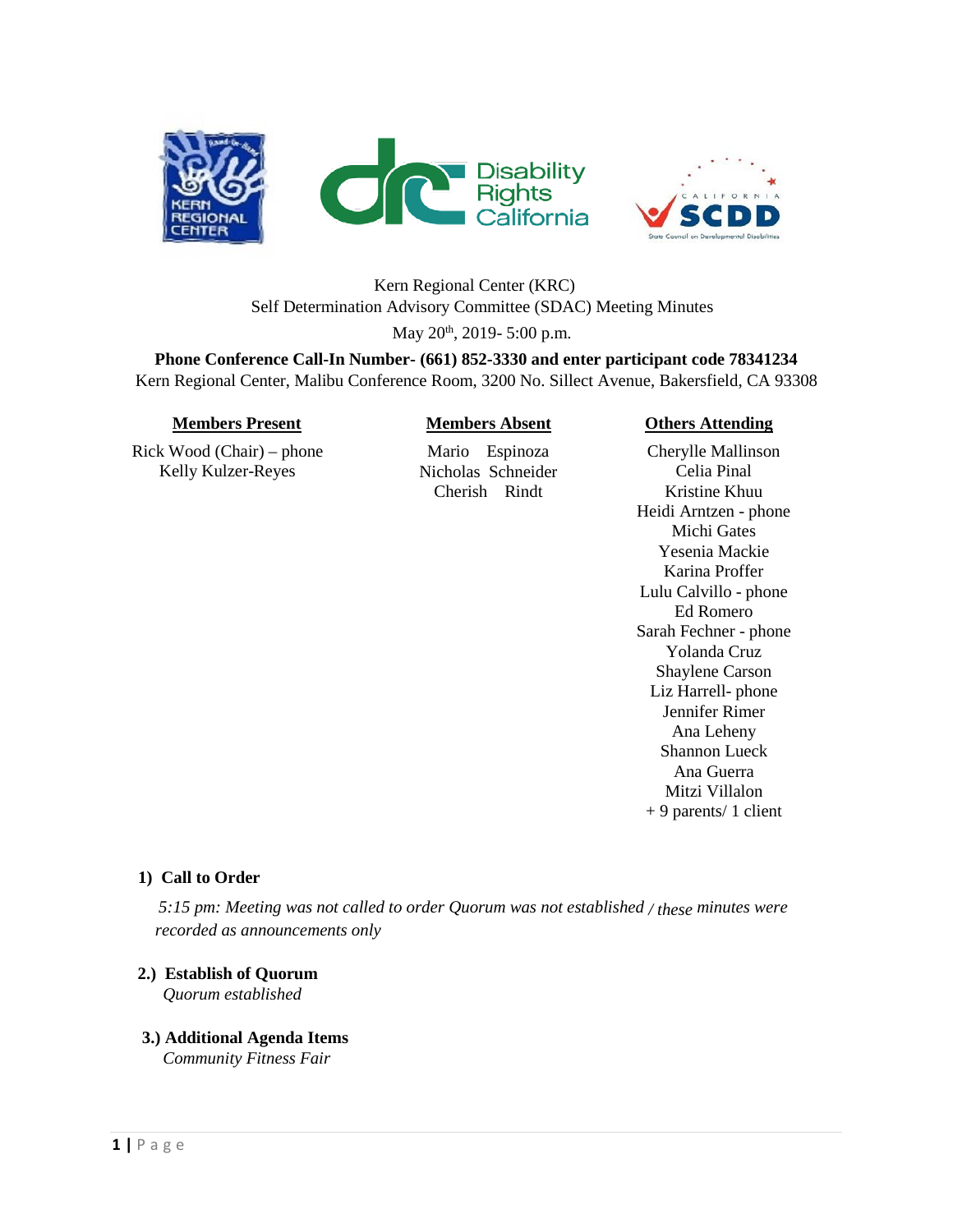### **4.) Public Comments**

*(Bill Prewett)- Is there a chance that self-determination will offer a choice of living arrangements other than the care of a family member or a group home once they are no longer able to care for their son?* 

*(Wood)- The options are very limited to group homes or relatives at this time as selfdetermination funding does not pay for housing.* 

### **5.) Approval of Minutes March and April 2019– Defer to next meeting**

*Quorum not established could not review or approve March or April minutes, to be approved at* 

*June meeting*

### **6.) Program Orientation Overview and Statewide Updates (Wood)**

*a) Interview Lana Clark- will interview at June meeting*

- *b) Updates on Self Determination- none as Quorum not established*
- *c) Orientation Overview- none as Quorum not established*

#### **7.) KRC Updates/Announcements (Pinal/Mallinson)**

a) General Updates

*Orientations were completed in Bakersfield as well as Bishop and Mammoth, Ridgecrest will be having orientations, dates to be determined.*

b) Community Fair

*Great turn out in Bakersfield and Bishop, thank you to everyone that participated and came out. Plan to have another wellness fair in the near future maybe in Sept. 2019.*

#### Announcements

*Announcements made: October 5th KRC Carnival, we want to try and get more outreach for Spanish speaking families, trying to find families that are interested in second draw, we as a state have officially vendored our first fiscal management service provider(FMS).*

#### **8.) Topics for Next Meeting**

- *1. Call to Order*
- *2. Establishment of Quorum*
- *3. Additional Agenda Items*
- *4. Public Comments*
- *5. Approval of Minutes (March, April, May-announcements- 2019)*
- *6. Program Statewide Updates (Wood)*
	- *a.) Interview Lana Clark*
	- *b.) Updates on Self Determination*
	- *c.) Orientation Overview*
- *7. KRC Updates (Pinal/Mallinson)*
	- *a.) KRC updates*
	- *b.) General Updates*